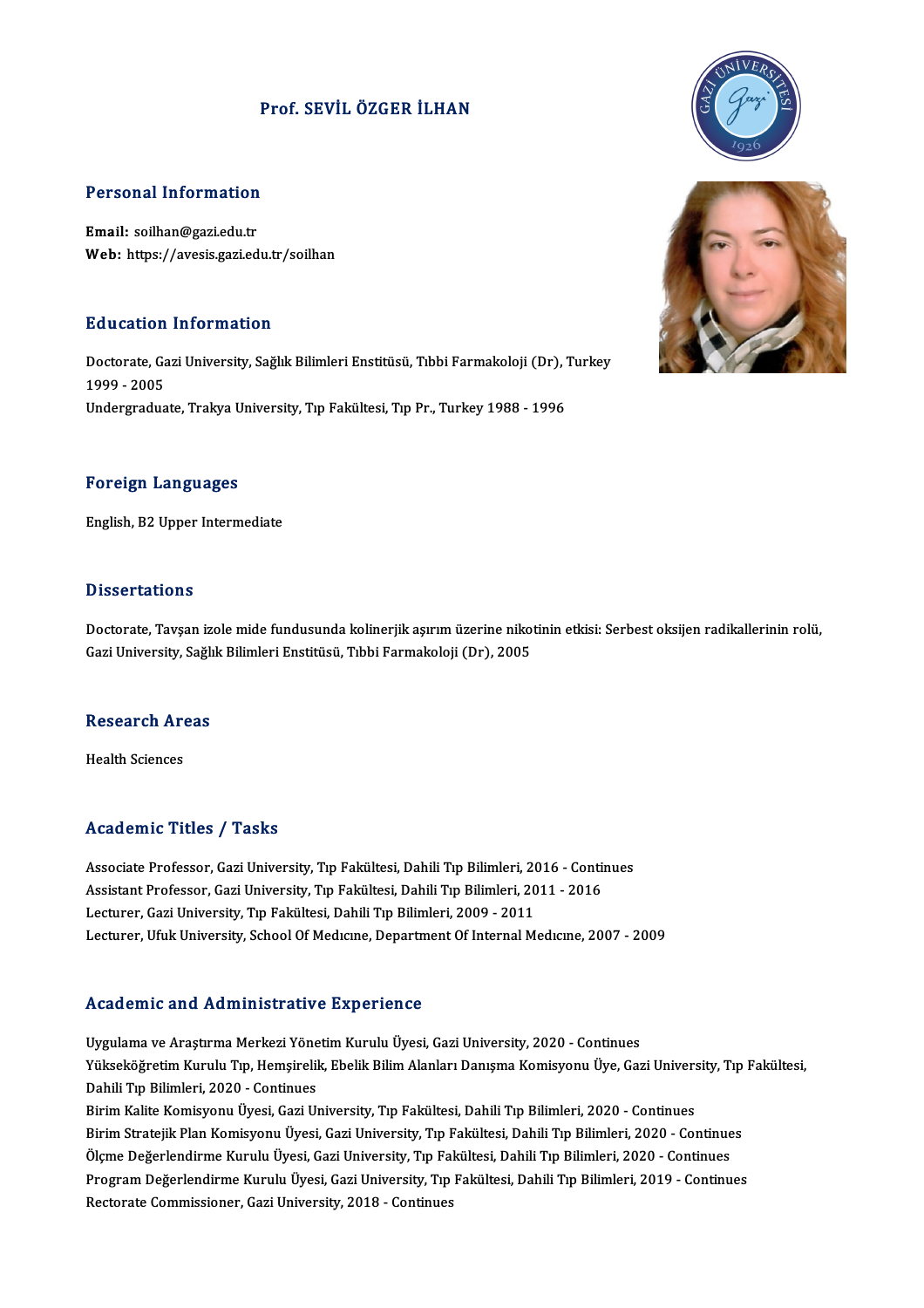Ethics Committee Member, Ankara University, Diş Hekimliği Fakültesi, Klinik Araştırmalar Etik Kurulu, 2010 - Continues<br>Vise Dean, Cari University, Tıp Fakültesi, 2017, 2020 Ethics Committee Member, Ankara University, Diş Hek<br>Vice Dean, Gazi University, Tıp Fakültesi, 2017 - 2020<br>Vil Koordinatörü, Cari University, Tıp Fakültesi, Eğitim Ethics Committee Member, Ankara University, Diş Hekimliği Fakültesi, Klinik Araştırma<br>Vice Dean, Gazi University, Tıp Fakültesi, 2017 - 2020<br>Yıl Koordinatörü, Gazi University, Tıp Fakültesi, Eğitim Koordinatörlüğü, 2013 - Vice Dean, Gazi University, Tıp Fakültesi, 2017 - 2020<br>Al Koordinatörü, Gazi University, Tıp Fakültesi, Eğitim Koordinatörlüğü, 2013 - 2017<br>Assistant Coordinator, Gazi University, Tıp Fakültesi, Eğitim koordinatörlüğü, 201 Ethics Committee Member, Ufuk University, School Of Medicine, Department Of Internal Medicine, 2007 - 2009

#### Courses

Güvenli ilaçkulanımı,Undergraduate,2021 -2022 klinik bilimlere Giriş-Sempatomimetikler, Undergraduate, 2021 - 2022 Güvenli ilaç kullanımı, Undergraduate, 2021 - 2022<br>klinik bilimlere Giriş-Sempatomimetikler, Undergraduate, 2021 - 2022<br>Klinik Bilimlere Giriş-Otonom sinir sistemi farmakolojisine giriş, Undergraduate, 2021 - 2022<br>Klinik B klinik bilimlere Giriş-Sempatomimetikler, Undergraduate, 2021 - 20<br>Klinik Bilimlere Giriş-Otonom sinir sistemi farmakolojisine giriş, Un<br>Klinik Bilimlere Giriş-Sempatolitikler, Undergraduate, 2021 - 2022<br>Klinik Bilimlere G Klinik Bilimlere Giriş-Otonom sinir sistemi farmakolojisine giriş, Undergradua<br>Klinik Bilimlere Giriş-Sempatolitikler, Undergraduate, 2021 - 2022<br>Klinik Bilimlere Giriş - Parasempatomimetikler, Undergraduate, 2021 - 2022<br>A Klinik Bilimlere Giriş-Sempatolitikler, Undergradu<br>Klinik Bilimlere Giriş - Parasempatomimetikler, Un<br>AKılcı ilaç kullanımı, Undergraduate, 2021 - 2022<br>Klinik Bilimlere Giriş Perasempatelitikler, Undergr Klinik Bilimlere Giriş - Parasempatomimetikler, Undergraduate, 2021 - 2<br>AKılcı ilaç kullanımı, Undergraduate, 2021 - 2022<br>Klinik Bilimlere Giriş-Parasempatolitikler, Undergraduate, 2021 - 2022<br>FARMAKOVİLLANS, Dostorata, 20 AKılcı ilaç kullanımı, Undergraduate, 2021 - 2<br>Klinik Bilimlere Giriş-Parasempatolitikler, Un<br>FARMAKOVİJİLANS, Doctorate, 2021 - 2022<br>Akılcı ilaş Kullanmı, Undergraduate, 2020 - 2 Klinik Bilimlere Giriş-Parasempatolitikler, Underg<br>FARMAKOVİJİLANS, Doctorate, 2021 - 2022<br>Akılcı İlaç Kullanmı, Undergraduate, 2020 - 2021<br>ANTİEDİLEPTİK İLAÇLAR Undergraduate, 2017 Akılcı İlaç Kullanmı, Undergraduate, 2020 - 2021<br>ANTİEPİLEPTİK İLACLAR, Undergraduate, 2017 - 2018 Akılcı İlaç Kullanmı, Undergraduate, 2020 - 2021<br>ANTİEPİLEPTİK İLAÇLAR, Undergraduate, 2017 - 2018<br>PARKİNSON TEDAVİSİNDE KULLANILAN İLAÇLAR, Undergraduate, 2016 - 2017, 2017 - 2018<br>SİNİP KAS KAVSAĞINA ETKİLİ İLAÇLAR, Under ANTİEPİLEPTİK İLAÇLAR, Undergraduate, 2017 - 2018<br>PARKİNSON TEDAVİSİNDE KULLANILAN İLAÇLAR, Undergraduate, 2016 - 2017, 20<br>SİNİR KAS KAVŞAĞINA ETKİLİ İLAÇLAR, Undergraduate, 2016 - 2017, 2017 - 2018<br>TIR FAKÜLTESİ PDÖ UYCUL PARKİNSON TEDAVİSİNDE KULLANILAN İLAÇLAR, Undergraduate, 2016 - 2017,<br>SİNİR KAS KAVŞAĞINA ETKİLİ İLAÇLAR, Undergraduate, 2016 - 2017, 2017 - 201<br>TIP FAKÜLTESİ PDÖ UYGULAMALARI, Undergraduate, 2016 - 2017, 2017 - 2018<br>CÜVEN SİNİR KAS KAVŞAĞINA ETKİLİ İLAÇLAR, Undergraduate, 2016 - 2017, 2017 - 2018<br>TIP FAKÜLTESİ PDÖ UYGULAMALARI, Undergraduate, 2016 - 2017, 2017 - 2018<br>GÜVENLİ İLAÇ KULLANIMI, Undergraduate, 2016 - 2017, 2017 - 2018<br>SOLUNUM Sİ GÜVENLİ İLAÇ KULLANIMI, Undergraduate, 2016 - 2017, 2017 - 2018 Akılcı ilaçkulanımı,Undergraduate,2016 -2017,2017 -2018 SOLUNUM SİSTEMİ FARMAKOLOJİSİ, Doctorate, 2017 - 2018<br>Akılcı ilaç kullanımı, Undergraduate, 2016 - 2017, 2017 - 2018<br>ÇOCUKLARDA AKILCI İLAÇ KULLANIMI, Undergraduate, 2016 - 2017, 2017 - 2018<br>İLAÇ TARAMA TESTI ERİ - Destera Akılcı ilaç kullanımı, Undergraduate, 2016 - 2017, 2<br>ÇOCUKLARDA AKILCI İLAÇ KULLANIMI, Undergrad<br>İLAÇ TARAMA TESTLERİ -, Doctorate, 2017 - 2018<br>DİŞ HERİMI İĞİNDEARILCI İLAÇ KILLANIMI Undo ÇOCUKLARDA AKILCI İLAÇ KULLANIMI, Undergraduate, 2016 - 2017, 2017 - 2018<br>İLAÇ TARAMA TESTLERİ -, Doctorate, 2017 - 2018<br>DİŞ HEKİMLİĞİNDEAKILCI İLAÇ KULLANIMI, Undergraduate, 2016 - 2017, 2017 - 2018<br>ANTİDEPRESANI AR Under İLAÇ TARAMA TESTLERİ -, Doctorate, 2017 - 2018<br>DİŞ HEKİMLİĞİNDEAKILCI İLAÇ KULLANIMI, Undergraduate, 2016 - 2017, 2017 - 2018<br>ANTİDEPRESANLAR, Undergraduate, 2017 - 2018 DİŞ HEKİMLİĞİNDEAKILCI İLAÇ KULLANIMI, Undergraduate, 2016 - 2017, 2017<br>ANTİDEPRESANLAR, Undergraduate, 2017 - 2018<br>SANTRAL SİNİR SİSTEMİ FARMAKOLOJİSİNE GİRİŞ, Undergraduate, 2017 - 2018<br>OTONOM SİNİR SİSTEMİ FARMAKOLOJİSİ ANTİDEPRESANLAR, Undergraduate, 2017 - 2018<br>SANTRAL SİNİR SİSTEMİ FARMAKOLOJİSİNE GİRİŞ, Undergraduate<br>OTONOM SİNİR SİSTEMİ FARMAKOLOJİSİ, Doctorate, 2017 - 2018<br>SIVLELEKTROLİT DENGESİNİ ETKÜ EVEN İLAÇLAR Undergraduat SANTRAL SİNİR SİSTEMİ FARMAKOLOJİSİNE GİRİŞ, Undergraduate, 2017 - 2018<br>OTONOM SİNİR SİSTEMİ FARMAKOLOJİSİ, Doctorate, 2017 - 2018<br>SIVI ELEKTROLİT DENGESİNİ ETKİLEYEN İLAÇLAR, Undergraduate, 2016 - 2017, 2017 - 2018<br>SİSTEM OTONOM SİNİR SİSTEMİ FARMAKOLOJİSİ, Doctorate, 2017<br>SIVI ELEKTROLİT DENGESİNİ ETKİLEYEN İLAÇLAR, Underg<br>SİSTEMLER FARMAKOLOJİSİ-2, Postgraduate, 2017 - 2018<br>U.AC TARAMA TESTI EPL 2, Postgraduate, 2016 - 2017, 201 SIVI ELEKTROLİT DENGESİNİ ETKİLEYEN İLAÇLAR, Undergraduate, 2<br>SİSTEMLER FARMAKOLOJİSİ-2, Postgraduate, 2017 - 2018<br>İLAÇ TARAMA TESTLERİ -2, Postgraduate, 2016 - 2017, 2017 - 2018<br>NARKOTİK ANALIEZİKI ER(Tın Fakültesi), Unde SİSTEMLER FARMAKOLOJİSİ-2, Postgraduate, 2017 - 2018<br>İLAÇ TARAMA TESTLERİ -2, Postgraduate, 2016 - 2017, 2017 - 2018<br>NARKOTİK ANALJEZİKLER(Tıp Fakültesi), Undergraduate, 2016 - 2017, 2017 - 2018<br>İLAÇ TARAMA TESTLERİ, 1. Ro İLAÇ TARAMA TESTLERİ -2, Postgraduate, 2016 - 2017, 2017 - 2018<br>NARKOTİK ANALJEZİKLER(Tıp Fakültesi), Undergraduate, 2016 - 201<br>İLAÇ TARAMA TESTLERİ -1, Postgraduate, 2016 - 2017, 2017 - 2018<br>NÖROLERTİKLER Undergraduate, 2 NARKOTİK ANALJEZİKLER(Tıp Fakültesi), Unde<br>İLAÇ TARAMA TESTLERİ -1, Postgraduate, 2016<br>NÖROLEPTİKLER, Undergraduate, 2017 - 2018<br>AMİN YARISINDAKİ OTAKOİDI ER Undergradua İLAÇ TARAMA TESTLERİ -1, Postgraduate, 2016 - 2017, 2017 - 2018<br>NÖROLEPTİKLER, Undergraduate, 2017 - 2018<br>AMİN YAPISINDAKİ OTAKOİDLER, Undergraduate, 2016 - 2017, 2017 - 2018 NÖROLEPTİKLER, Undergraduate, 2017 - 2018<br>AMİN YAPISINDAKİ OTAKOİDLER, Undergraduate, 2016 - 2017, 2017 - 2<br>SİSTEMLER FARMAKOLOJİSİ-1, Postgraduate, 2016 - 2017, 2017 - 2018<br>SEMPATOLİTİK İLAÇLAR, Undergraduate, 2016 - 2017 AMİN YAPISINDAKİ OTAKOİDLER, Undergraduate, 2016 - 2017, 2017<br>SİSTEMLER FARMAKOLOJİSİ-1, Postgraduate, 2016 - 2017, 2017 - 20<br>SEMPATOLİTİK İLAÇLAR, Undergraduate, 2016 - 2017, 2017 - 2018<br>FARMAKOLOJİDE DENEVSEL VÖNTEMLER(T SİSTEMLER FARMAKOLOJİSİ-1, Postgraduate, 2016 - 2017, 2017 - 2018<br>SEMPATOLİTİK İLAÇLAR, Undergraduate, 2016 - 2017, 2017 - 2018<br>FARMAKOLOJİDE DENEYSEL YÖNTEMLER(TEORİK), Doctorate, 2016 - 2017, 2017 - 2018<br>TIPTA İLETİSİM P SEMPATOLİTİK İLAÇLAR, Undergraduate, 2016 - 2017, 2017 - 2018<br>FARMAKOLOJİDE DENEYSEL YÖNTEMLER(TEORİK), Doctorate, 2016 - 2<br>TIPTA İLETİŞİM BECERİLERİ, Undergraduate, 2016 - 2017, 2017 - 2018<br>SEMPATOMİMETİK İLAÇLAR, Undergr FARMAKOLOJİDE DENEYSEL YÖNTEMLER(TEORİK), Doctorate, 2016 - 2<br>TIPTA İLETİŞİM BECERİLERİ, Undergraduate, 2016 - 2017, 2017 - 2018<br>SEMPATOMİMETİK İLAÇLAR, Undergraduate, 2016 - 2017, 2017 - 2018<br>SANTRAL SİNİR SİSTEMİ FARMAKO TIPTA İLETİŞİM BECERİLERİ, Undergraduate, 2016 - 2017, 2017 - 2018<br>SEMPATOMİMETİK İLAÇLAR, Undergraduate, 2016 - 2017, 2017 - 2018<br>SANTRAL SİNİR SİSTEMİ FARMAKOLOJİSİ, Doctorate, 2016 - 2017 SEMPATOMİMETİK İLAÇLAR, Undergraduate, 2016 - 2017, 2017 - 2018<br>SANTRAL SİNİR SİSTEMİ FARMAKOLOJİSİ, Doctorate, 2016 - 2017<br>TIP FAKÜLTESİ PROBLEME DAYALI TIP UYGULAMALARI, Undergraduate, 2016 - 2017<br>YASLU ARDA AKU CUİLAC K SANTRAL SİNİR SİSTEMİ FARMAKOLOJİSİ, Doctorate, 2016 - 2017<br>TIP FAKÜLTESİ PROBLEME DAYALI TIP UYGULAMALARI, Undergraduate, 2016 - 2017<br>YAŞLILARDA AKILCI İLAÇ KULLANIMI (YAŞLI SAĞLIĞI PANELİ), Undergraduate, 2016 - 2017<br>TIP TIP FAKÜLTESİ PROBLEME DAYALI TIP UYGULAMALARI, Undergraduate, 2016 - 2017<br>YAŞLILARDA AKILCI İLAÇ KULLANIMI (YAŞLI SAĞLIĞI PANELİ), Undergraduate, 2016 - 2017<br>TIP FAKÜLTESİ KLİNİK BECERİ LABORATUVAR UYGULAMALARI, Undergrad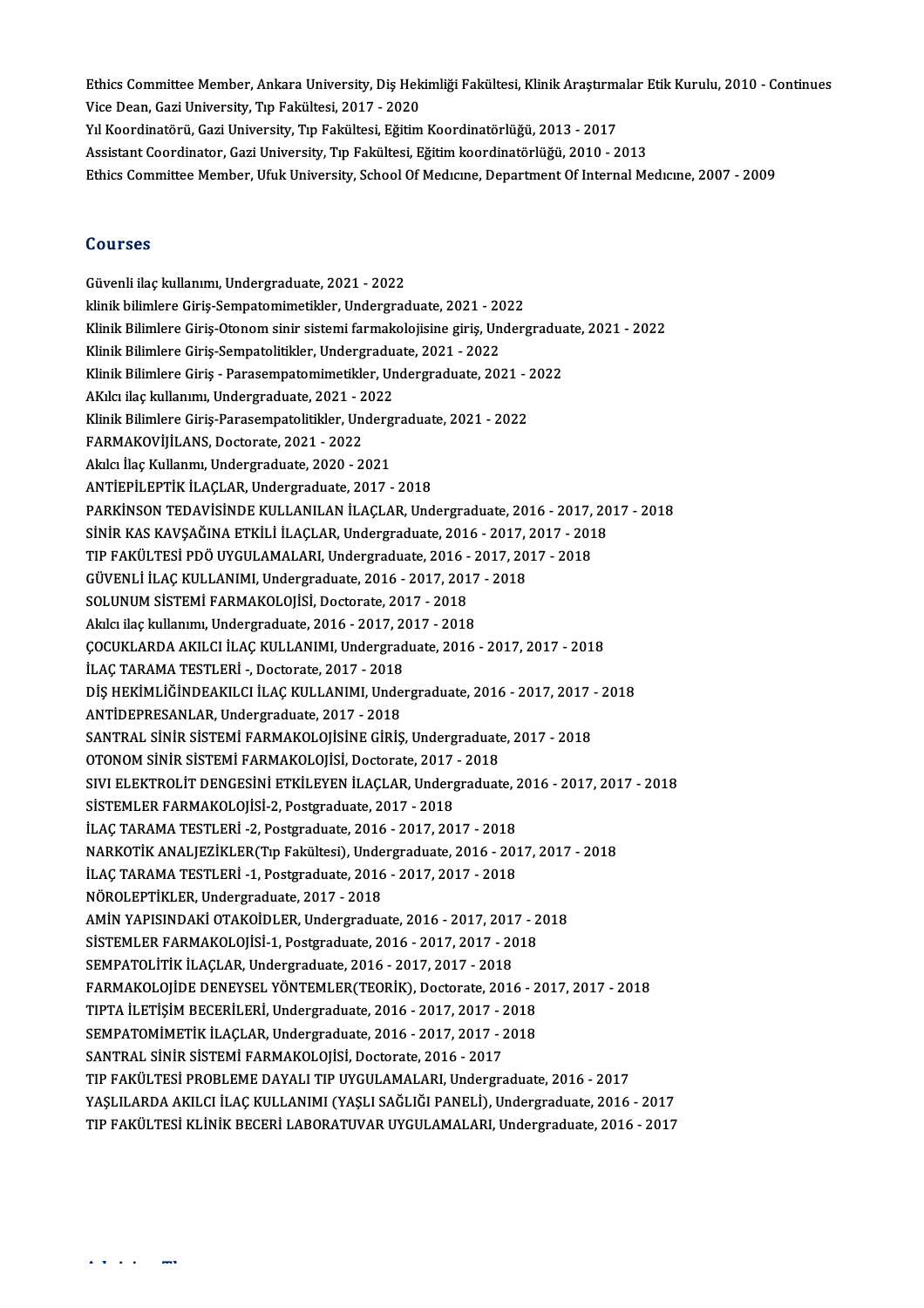#### Advising Theses

Advising Theses<br>Özger İlhan S., Occupatıonal Accıdent Frequency And Personal Protective Equipment Usage Of Technical Staff Working In<br>A State University, Pestanadusta MERDEM(Student), 2019 A State University, Postgraduate, M.ERDEM(Student), 2019 Özger İlhan S., Occupational Accident Frequency And Personal Protective Equipment Usage Of Technical Staff Workir<br>A State University , Postgraduate, M.ERDEM(Student), 2019<br>ÖZGER İLHAN S., Bir üniversite hastanesi psikiyatr

ÖZGER İLHAN S., Bir üniversite hastanesi psikiyatri polikliniğinde ayaktan tedavi gören hastalara yazılan reçetelerin<br>farmakoekonomik değerlendirmesi, Postgraduate, G.DEMİR(Student), 2018

#### Research Infrastructure Information

Okur İ., Ezgü F. S., Tümer L., İnci A., Özger İlhan S., Şıvgın V., Phase 1 Clinical Research Center, January 2018

### Articles Published in Journals That Entered SCI, SSCI and AHCI Indexes

- rticles Published in Journals That Entered SCI, SSCI and AHCI Indexes<br>I. Effects of cannabinoid and vanilloid receptor antagonists on nicotine induced relaxation response<br>onhapsement in rebbit cannus severnesum ences a distincted in journalist and different<br>Effects of cannabinoid and vanilloid recepto<br>Enhancement in rabbit corpus cavernosum enhancement in rabbit corpus cavernosum<br>Vural I. M. , ÖZTÜRK FİNCAN G. S. , KOÇ D. S. , Okcay Y., AŞKIN C. İ. , KİBAR A. K. , ÖZGER İLHAN S., Sarioglu Y. enhancement in rabbit corpus cavernosum<br>Vural I. M. , ÖZTÜRK FİNCAN G. S. , KOÇ D. S. , Okcay Y., AŞKIN C. İ. , KİBAR A. K. , ÖZGER İLHAN S., Sarioglu<br>IRANIAN JOURNAL OF BASIC MEDICAL SCIENCES, vol.25, no.4, pp.514-519, 20 Vural I. M., ÖZTÜRK FİNCAN G. S., KOÇ D. S., Okcay Y., AŞKIN C. İ., KİBAR A. K., ÖZC<br>IRANIAN JOURNAL OF BASIC MEDICAL SCIENCES, vol.25, no.4, pp.514-519, 2022 (J.<br>II. Substance Use in Refugee Camps and Local Community: San
- IRANIAN JOURNAL OF BASIC MEDICAL SCIENCES, vol.25, no.4, pp.514-519, 2022 (Journal Indexed in SCI)<br>Substance Use in Refugee Camps and Local Community: Sanliurfa Sample<br>İLHAN M. N. , EKMEKCİ ERTEK İ., Gozukara M. G. , Akil Substance Use i<br>İLHAN M. N. , EKN<br>Gazanfer O., et al.<br>NOROBSIKIVATPI İLHAN M. N. , EKMEKCİ ERTEK İ., Gozukara M. G. , Akil O., Ursu P., Erguder T., Polat S., Simsek M. Y. , Aktas M., Bulu<br>Gazanfer O., et al.<br>NOROPSIKIYATRI ARSIVI-ARCHIVES OF NEUROPSYCHIATRY, vol.58, no.2, pp.121-127, 2021 ( Gaza<br>NOR<br>SCI)<br>Hoal NOROPSIKIYATRI ARSIVI-ARCHIVES OF NEUROPSYCHIATRY, vol.58, no.2, pp.121-127, 20<br>SCI)<br>III. Health needs and access to health care: the case of Syrian refugees in Turkey.
- SCI)<br>III. Health needs and access to health care: the case of Syrian refugees in Turkey.<br>Assi R., Ozger-Ilhan S., Ilhan M. N.

Public health, vol.172, pp.146-152, 2019 (Journal Indexed in SCI Expanded)

Assi R., Ozger-Ilhan S., Ilhan M. N.<br>Public health, vol.172, pp.146-152, 2019 (Journal Indexed in SCI Expanded)<br>IV. Fundamental Characteristics, Attitudes and Behaviors Regarding Substance Use Focusing on<br>Cannabis: Einding Public health, vol.172, pp.146-152, 2019 (Journal Indexed in SCI Expanded)<br>Fundamental Characteristics, Attitudes and Behaviors Regarding Substan<br>Cannabis: Findings from the General Population Survey in Turkey, 2011.<br>Ketar Fundamental Characteristics, Attitude<br>Cannabis: Findings from the General<br>Kotan Z., Ilhan S., İLHAN M.N., ARIKAN Z.<br>Community montal boalth journal vol 55 . Cannabis: Findings from the General Population Survey in Turkey, 2011.<br>Kotan Z., Ilhan S., İLHAN M. N. , ARIKAN Z.<br>Community mental health journal, vol.55, no.4, pp.709-713, 2019 (Journal Indexed in SCI Expanded)<br>Nouronret

Kotan Z., Ilhan S., İLHAN M. N. , ARIKAN Z.<br>Community mental health journal, vol.55, no.4, pp.709-713, 2019 (Journal Indexed in SCI Expanded)<br>V. Neuroprotective effect of systemic and/or intravitreal rosuvastatin admin Commu<br>Neuro<br>model<br>ÚNI Ú M Neuroprotective effect of systemic and/or intravitreal rosuvastatin<br>model<br>ÜNLÜ M., AKTAŞ Z., Gocun P. U. , Ilhan S., Hasanreisoglu M., Hasanreisoglu B.<br>INTERNATIONAL JOURNAL OF OBUTHALMOLOCY vol 9 no 3 nn 340 347 3 model<br>ÜNLÜ M., AKTAŞ Z., Gocun P. U. , Ilhan S., Hasanreisoglu M., Hasanreisoglu B.<br>INTERNATIONAL JOURNAL OF OPHTHALMOLOGY, vol.9, no.3, pp.340-347, 2016 (Journal Indexed in SCI)

- UNLU M., AKTAŞ Z., Gocun P. U. , Ilhan S., Hasanreisoglu M., Hasanreisoglu B.<br>INTERNATIONAL JOURNAL OF OPHTHALMOLOGY, vol.9, no.3, pp.340-347, 2016 (Journal Indexed in SCI)<br>VI. Synthesis and Myorelaxant Activity of Fused 1 INTERNATIONAL JOURNAL OF OPHTHALMOLOGY, vol.9, no.3, pp.340-347, 2016 (Journal Indexed in SCI)<br>Synthesis and Myorelaxant Activity of Fused 1,4-Dihydropyridines on Isolated Rabbit Gastric<br>Safak C., GÜNDÜZ M. G. , Ilhan S., Synthesis and Myorelaxant Activity of Fused 1,4-Dihydropyridines on Isolated R<br>Safak C., GÜNDÜZ M. G. , Ilhan S., ŞİMŞEK R., Isli F., Yildirim S., ÖZTÜRK FİNCAN G. S. , Sariog<br>DRUG DEVELOPMENT RESEARCH, vol.73, no.6, pp.33 Safak C., GÜNDÜZ M. G. , Ilhan S., ŞİMŞEK R., Isli F., Yildirim S., ÖZTÜRK FİNCAN G. S. , Sarioglu Y., Linden A<br>DRUG DEVELOPMENT RESEARCH, vol.73, no.6, pp.332-342, 2012 (Journal Indexed in SCI)<br>VII. A Cannabinoid Liga
- DRUG DEVELOPMENT RESEARCH, vol.73, no.6, pp.332-342, 2012 (Journal Indexed in SCI)<br><mark>A Cannabinoid Ligand, Anandamide, Exacerbates Endotoxin-Induced Uveitis in Rabbits</mark><br>Altinsoy A., DİLEKÖZ E., KUL O., Ilhan S., GÜZEL TUNÇC A<br>Al<br>S. Altinsoy A., DİLEKÖZ E., KUL O., Ilhan S., GÜZEL TUNÇCAN Ö., Seven I., BAĞRIAÇIK E. Ü. , Sarioglu Y., OR M., Ercan Z<br>S.<br>JOURNAL OF OCULAR PHARMACOLOGY AND THERAPEUTICS, vol.27, no.6, pp.545-552, 2011 (Journal Indexed in<br>SC

S.<br>JOURNAL OF OCULAR PHARMACOLOGY AND THERAPEUTICS, vol.27, no.6, pp.545-552, 2011 (Journal Indexed in<br>SCI) JOURNAL OF OCULAR PHARMACOLOGY AND THERAPEUTICS, vol.27, no.6, pp.545-552, 2011 (Journal Inde<br>SCI)<br>VIII. Self-medication with antibiotics: questionnaire survey among primary care center attendants.<br>II HAN M.N. Durykan E. J

- SCI)<br>Self-medication with antibiotics: questionnaire survey among primary c<br>İLHAN M. N. , Durukan E., Ilhan S., BARAN AKSAKAL F. N. , ÖZKAN S., Bumin M. A.<br>Pharmaseonidemialegy and drug safety vol 18, no 12, nn 1150, 7, 20 Self-medication with antibiotics: questionnaire survey among primary care center attendants.<br>İLHAN M. N. , Durukan E., Ilhan S., BARAN AKSAKAL F. N. , ÖZKAN S., Bumin M. A.<br>Pharmacoepidemiology and antioxidiring ongumes in ILHAN M. N. , Durukan E., Ilhan S., BARAN AKSAKAL F. N. , ÖZKAN S., Bumin M. A.<br>Pharmacoepidemiology and drug safety, vol.18, no.12, pp.1150-7, 2009 (Journal Indexed in SCI Expanded)<br>IX. Hydrogen peroxide and antioxidizing
- Pharmacoepidemiology and drug safety, vol.18, no.12, pp.1150-7, 2009 (Journal Indexe<br>Hydrogen peroxide and antioxidizing enzymes involved in modulation of trai<br>effects of nicotine on neurogenic contractile responses in rat Hydrogen peroxide and antioxidizing enzymes involved in mo<br>effects of nicotine on neurogenic contractile responses in rat<br>Ilhan S., Sarioglu Y., Vural I.M. , Dilekoez E., Oeztuerk G.S. , Ercan Z.S.<br>European journal of phar effects of nicotine on neurogenic contractile responses in rat gastric fundus.<br>Ilhan S., Sarioglu Y., Vural I. M. , Dilekoez E., Oeztuerk G. S. , Ercan Z. S.<br>European journal of pharmacology, vol.587, no.1-3, pp.267-72, 20 Ilhan S., Sarioglu Y., Vural I. M. , Dilekoez E., Oeztuerk G. S. , Ercan Z. S.<br>European journal of pharmacology, vol.587, no.1-3, pp.267-72, 2008 (Journal Indexed in SCI Expanded)<br>X. Enhancement effects of nicotine on neur

European journal of pharmacology, vol.587, no.1-3, pp<br>Enhancement effects of nicotine on neurogenic<br>Ilhan S., Vural I. M. , Dilekoz E., Ozturk G. S. , Sarioglu Y.<br>European journal of pharmacology, vol.561, no.1.3, nn <mark>Enhancement effects of nicotine on neurogenic contractile responses in rabbit gastric fun</mark><br>Ilhan S., Vural I. M. , Dilekoz E., Ozturk G. S. , Sarioglu Y.<br>European journal of pharmacology, vol.561, no.1-3, pp.182-8, 2007 (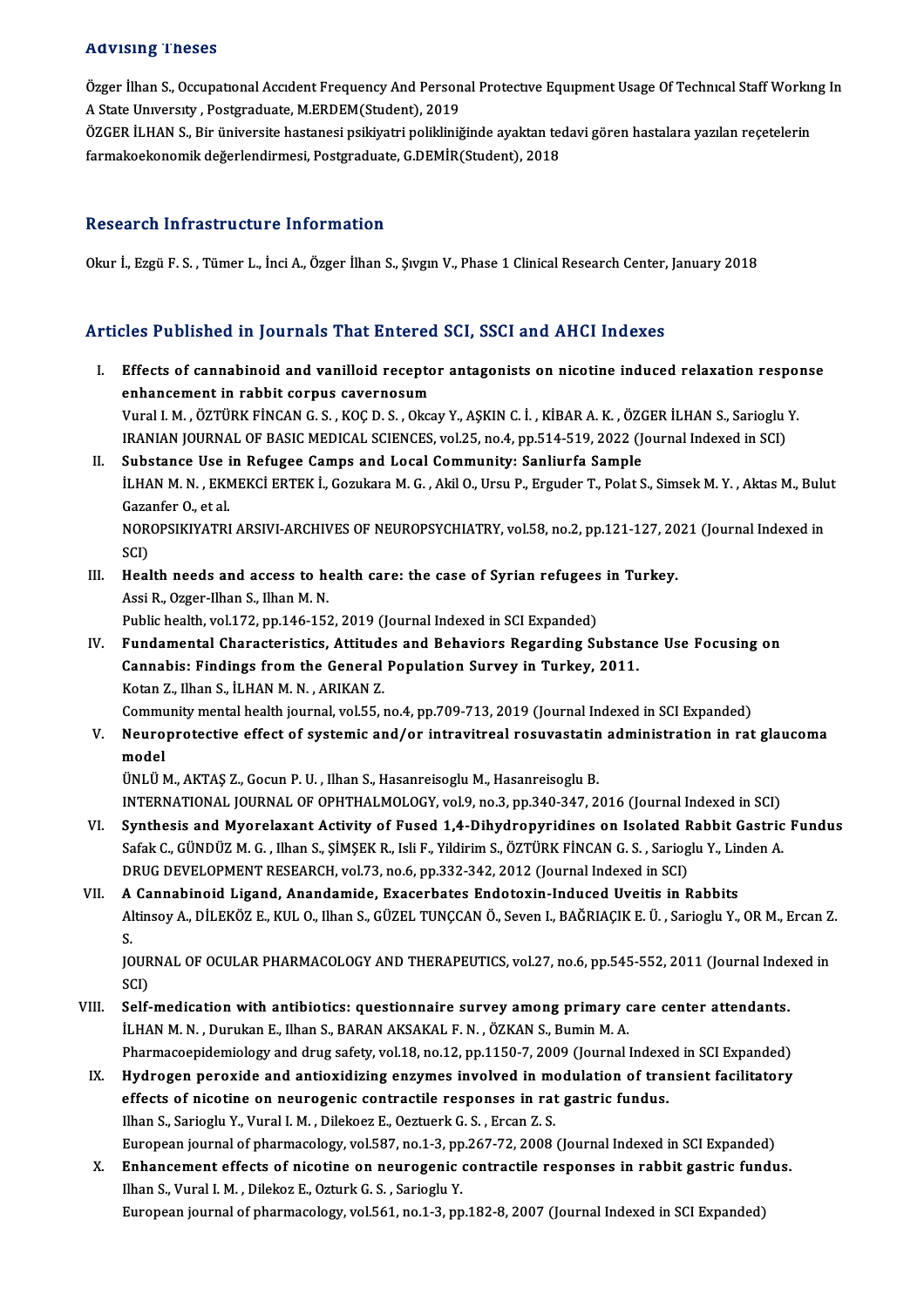XI. Effects of platelet-activating factor on nitrergic transmission in rabbit corpus cavernosum<br>Organ S. Banun S. Vuval L. Ergan Z. Sarjaglu V. Effects of platelet-activating factor on nit<br>Ozger S., Barun S., Vural I., Ercan Z., Sarioglu Y.<br>INTERNATIONAL JOURNAL OF UROLOGY vol 1 Effects of platelet-activating factor on nitrergic transmission in rabbit corpus caverno<br>Ozger S., Barun S., Vural I., Ercan Z., Sarioglu Y.<br>INTERNATIONAL JOURNAL OF UROLOGY, vol.12, no.6, pp.570-573, 2005 (Journal Indexed INTERNATIONAL JOURNAL OF UROLOGY, vol.12, no.6, pp.570-573, 2005 (Journal Indexed in SCI)<br>Articles Published in Other Journals

- rticles Published in Other Journals<br>I. Amanita phalloides Poisoning and Treatment Approaches<br>Ogger liben S. Seger E Amanita phalloides<br>Özger İlhan S., Sezer F.<br>Gazi Üniversitesi Seğlu Özger İlhan S., Sezer F.<br>Gazi Üniversitesi Sağlık Bilimleri Enstitüsü Dergisi, vol.3, no.2, pp.70-79, 2021 (National Refreed University Journal) Özger İlhan S., Sezer F.<br>Gazi Üniversitesi Sağlık Bilimleri Enstitüsü Dergisi, vol.3, no.2, pp.70-79, 2021 (National Refreed University<br>II. Occupational Accident Frequency and Personal Protective Equipment Usage of Tec
- Gazi Üniversitesi Sağlık Bilimleri El<br>Occupational Accident Freque<br>Working in A State University<br>CÜNEV M E ÖZCER İLHAN S Occupational Accident Freq<br>Working in A State Univers<br>GÜNEY M. E. , ÖZGER İLHAN S.<br>Indıan Jaurnal of Forensis Mes Working in A State University<br>GÜNEY M. E. , ÖZGER İLHAN S.<br>Indıan Journal of Forensic Medicine and Pathology, vol.13, no.1, pp.203-213, 2020 (Refereed Journals of Other<br>Institutions) GÜNEY M. E.<br>Indian Journ:<br>Institutions)<br>COVID 19.3 Indian Journal of Forensic Medicine and Pa<br>Institutions)<br>III. COVID-19 and Treatment Approaches<br>Ilbon S. ÖZTÜDK FİNCAN C. S.
- Institutions)<br>COVID-19 and Treatment A<br>Ilhan S., ÖZTÜRK FİNCAN G. S.<br>CAZI MEDICAL JOUPNAL vel COVID-19 and Treatment Approaches<br>Ilhan S., ÖZTÜRK FİNCAN G. S.<br>GAZI MEDICAL JOURNAL, vol.31, no.2A, pp.260-265, 2020 (Journal Indexed in ESCI)<br>İs Karası Kouremina Vönalik Alsıları Ilhan S., ÖZTÜRK FİNCAN G. S.<br>GAZI MEDICAL JOURNAL, vol.31, no.2A, <sub>I</sub><br>IV. **İş Kazası Kavramına Yönelik Algılar**<br>GÜNEY M. E. , ÖZGER İLHAN S.
- GAZI MEDICAL JOURNAL, vol.3<br>İş Kazası Kavramına Yöneli<br>GÜNEY M. E. , ÖZGER İLHAN S.<br>Cazi Sağlık Bilimleri Dergisi yo İş Kazası Kavramına Yönelik Algılar<br>GÜNEY M. E. , ÖZGER İLHAN S.<br>Gazi Sağlık Bilimleri Dergisi, vol.4, no.2, pp.31-47, 2019 (Other Refereed National Journals)<br>Prevalence of Smoking in Gazi University Medisine Fasulty and P GÜNEY M. E. , ÖZGER İLHAN S.<br>Gazi Sağlık Bilimleri Dergisi, vol.4, no.2, pp.31-47, 2019 (Other Refereed National Journals)<br>V. Prevalence of Smoking in Gazi University Medicine Faculty and Related Factors<br>UČRAS DİKMEN A. Ko
- Gazi Sağlık Bilimleri Dergisi, vol.4, no.2, pp.31-47, 2<br>Prevalence of Smoking in Gazi University Me<br>UĞRAŞ DİKMEN A., Koc A. K. , Ilhan S., İLHAN M. N.<br>GAZI MEDICAL JOUPNAL .vol.30, no.1, np.107, 113 V. Prevalence of Smoking in Gazi University Medicine Faculty and Related Factors<br>UĞRAŞ DİKMEN A., Koc A. K., Ilhan S., İLHAN M. N.<br>GAZI MEDICAL JOURNAL, vol.30, no.1, pp.107-113, 2019 (Journal Indexed in ESCI)
- VI. GAZİ ÜNİVERSİTESİ HASTANESİ PSİKİYATRİ POLİKLİNİĞİNDE AYAKTAN TEDAVİ GÖREN HASTALARA YAZILAN REÇETELERİN ŞİZOFRENİ TANISI VE ANTİPSİKOTİK KULLANINIMI AÇISINDAN GAZİ ÜNİVERSİTESİ H<br>YAZILAN REÇETELERİ<br>DEĞERLENDİRİLMESİ<br>Özger <sup>İlban S.</sup> Demir G YAZILAN REÇETELER<br>DEĞERLENDİRİLMES<br>Özger İlhan S., Demir G.<br>Ceri Seğlik Bilimleri Der

Özger İlhan S., Demir G.<br>Gazi Sağlık Bilimleri Dergisi, vol.3, no.3, pp.26-33, 2018 (National Refreed University Journal)

Özger İlhan S., Demir G.<br>Gazi Sağlık Bilimleri Dergisi, vol.3, no.3, pp.26-33, 2018 (National Refreed University Journal)<br>VII. Investigation of Enhancement Effects of Nicotine on Cholinergic Neurotransmission in Isolat Gazi Sağlık Bilimleri Dergisi, vol.3, no.3, pp.26-33,<br>Investigation of Enhancement Effects of Nic<br>Rabbit Gastric Fundus Role of Antioxidants<br>ANIWARREVOVA A ÖZTÜRK FİNCAN C S. VURA Investigation of Enhancement Effects of Nicotine on Cholinergic Neurotransmission in Isolated<br>Rabbit Gastric Fundus Role of Antioxidants<br>ANUVARBEKOVA A., ÖZTÜRK FİNCAN G. S. , VURAL İ. M. , ÖZGER İLHAN S., ERCAN S., UTKAN Rabbit Gastric Fundus Role of Antioxidants<br>ANUVARBEKOVA A., ÖZTÜRK FİNCAN G. S. , VURAL İ. M. , ÖZGER İLHAN S., ERCAN S., UTKAN T., SARIOĞLU Y.<br>Autonomic and Autacoid Pharmacology, vol.30, no.3, pp.179-184, 2010 (Refereed

## Autonomic and Autacoid Pharmacology, vol.30, no.3, pp.179-184, 2010 (Refereed Journals of Other Institutions)<br>Refereed Congress / Symposium Publications in Proceedings

- efereed Congress / Symposium Publications in Proceedings<br>I. Self-evaluation of the success of the main core skills taught in six years of medical education<br>Kicity Picen P. ÖZCER ILHAN S KÜÇÜK BİÇERB., ÖZGER İLHAN S.<br>KÜÇÜK BİÇER B., ÖZGER İLHAN S.<br>16th World Congress en Bublis He Self-evaluation of the success of the main core skills taught in six years of medical education<br>KÜÇÜK BİÇER B., ÖZGER İLHAN S.<br>16th World Congress on Public Health 2020 Public Health for the future of humanity: analysis, a KÜÇÜK BİÇER B., ÖZGER İLHAN S.<br>16th World Congress on Public Health 2020<br>action, Milan, Italy, 12 October 2020, pp.778<br>Pënem 6 Intern Öğrengileri İsin Mini Kl 16th World Congress on Public Health 2020 Public Health for the future of humanity:<br>action, Milan, Italy, 12 October 2020, pp.778<br>II. Dönem 6 İntern Öğrencileri İçin Mini Klinik Beceri Değerlendirme Çalışması<br>Küçük BicER B
- action, Milan, Italy, 12 October 202<br>Dönem 6 İntern Öğrencileri İç<br>KÜÇÜK BİÇER B., ÖZGER İLHAN S.<br>Ulusel Tın Eğitimi Kongresi 2020 ( Dönem 6 İntern Öğrencileri İçin Mini Klinik Beceri Değerlendirm<br>KÜÇÜK BİÇER B., ÖZGER İLHAN S.<br>Ulusal Tıp Eğitimi Kongresi 2020, ONLINE, Turkey, 12 - 14 October 2020<br>Self evralyation of The Syssess of the Mein Clinisal Ski KÜÇÜK BİÇER B., ÖZGER İLHAN S.<br>Ulusal Tıp Eğitimi Kongresi 2020, ONLINE, Turkey, 12 - 14 October 2020<br>III. Self-evaluation of The Success of the Main Clinical Skills Given in Medical Faculty<br>Küçük Ricen R. ÖZGER İLHAN S.
- Ulusal Tıp Eğitimi Kongresi 2020, (<br>Self-evaluation of The Success<br>KÜÇÜK BİÇER B., ÖZGER İLHAN S.<br>The Euronean Conference on Edu Self-evaluation of The Success of the Main Clinical Skills Given in Medical Faculty<br>KÜÇÜK BİÇER B., ÖZGER İLHAN S.<br>The European Conference on Education 2020: Official Conference, London, Canada, 15 - 18 July 2020<br>Evaluatio KÜÇÜK BİÇER B., ÖZGER İLHAN S.<br>The European Conference on Education 2020: Official Conferenc<br>IV. Evaluation of the Basic Clinical Skills for Intern Students<br>VÜÇÜY BİÇER B. ÖZGER İLHAN S.
- The European Conference on Edu<br><mark>Evaluation of the Basic Clinica</mark><br>KÜÇÜK BİÇER B., ÖZGER İLHAN S.<br>The JAEOB International Conferen IV. Evaluation of the Basic Clinical Skills for Intern Students<br>KÜÇÜK BİÇER B., ÖZGER İLHAN S.<br>The IAFOR International Conference on Education – Hawaii (IICEHawaii2020), 10 January 2020
- V. Bir Devlet Kurumunda Çalışan Teknik Personelin İş Kazası Geçirme Sıklığı ve Mevcut İşi Tercih etme